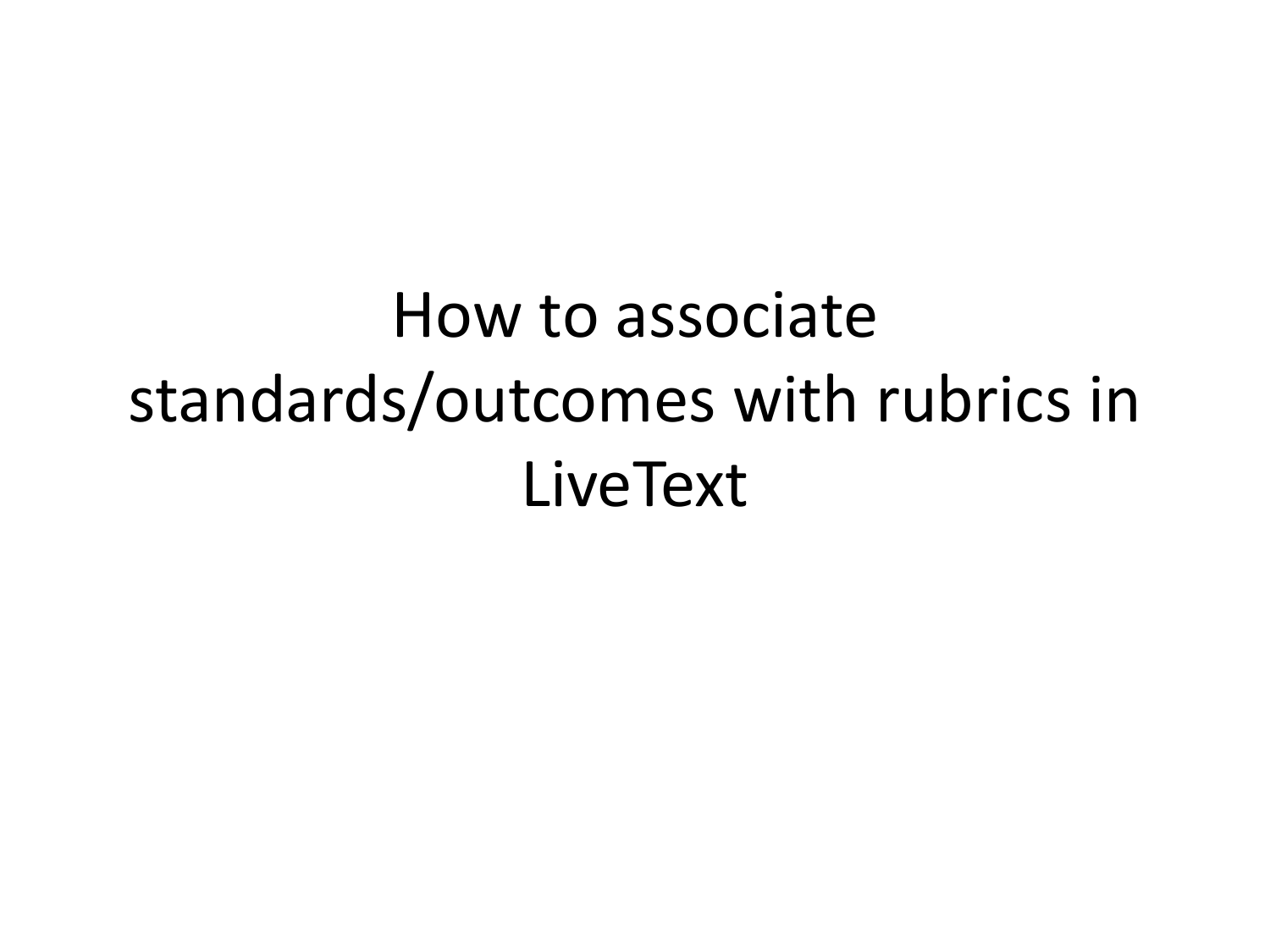## 1. Click on "LiveText Docs" to find the rubric you need or to create a new one.

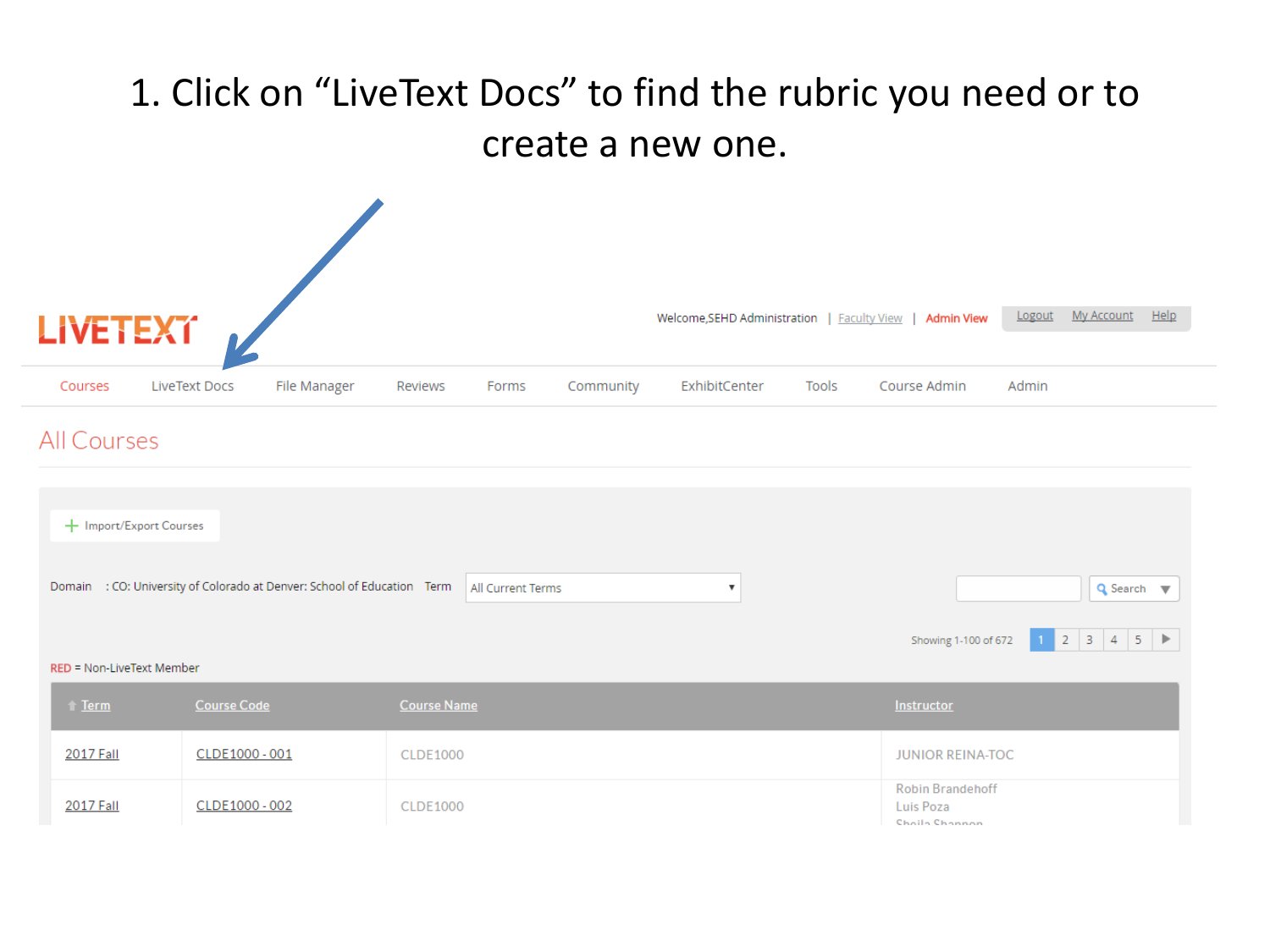## 2. Select the rubric for which you want to add or change the standards/outcomes.

### Documents

| My Work                                       | All<br>Manage My Labels<br>Inbox<br>Sent<br>Trash          |             |                       |                                     |  |  |  |
|-----------------------------------------------|------------------------------------------------------------|-------------|-----------------------|-------------------------------------|--|--|--|
| F<br>My Work<br>Q Search $\blacktriangledown$ |                                                            |             |                       |                                     |  |  |  |
| $+$ New                                       |                                                            |             |                       |                                     |  |  |  |
|                                               |                                                            |             | Showing 1-100 of 209  | $2 \mid 3 \mid \blacktriangleright$ |  |  |  |
| □                                             | <b>t</b> Title                                             | <b>Type</b> | <b>Date Created</b>   | <b>Date Modified</b>                |  |  |  |
| 0                                             | COUN 6100 - Research Paper Rubric<br>m.                    | Assessment  | Sep 12, 2017 2:35 PM  | Sep 12, 2017 3:04 PM                |  |  |  |
| 0                                             | OFFICIAL -- CLDE Modified Portfolio Rubric<br>n            | Assessment  | Apr 25, 2017 12:00 PM | Apr 25, 2017 12:08 PM               |  |  |  |
| 0                                             | (FL17) Counseling Program CFT Semester 1 Final<br>D<br>Eva | Assessment  | Jul 31, 2017 3:33 PM  | Jul 31, 2017 5:01 PM                |  |  |  |
| 0                                             | (FL17) Counseling Program CFT Semester 1<br>ہ<br>Midterm E | Assessment  | Jul 31, 2017 4:25 PM  | Jul 31, 2017 5:00 PM                |  |  |  |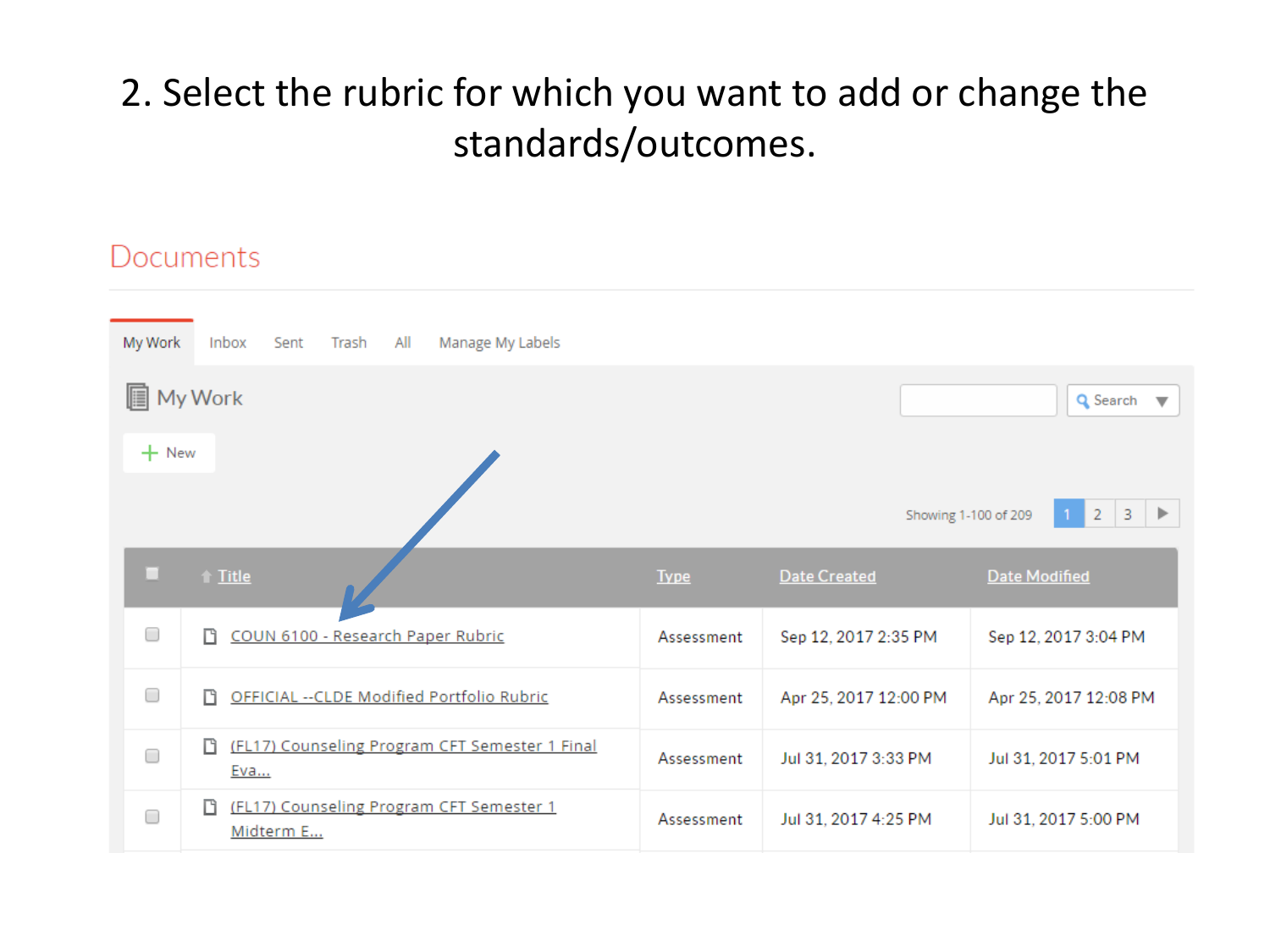## 3. View the standards already attached to the rubric in the standards section.

### COUN 6100 - Research Paper Rubric

| <b>卷 Document Properties</b><br>Send this document for review<br>Share this document<br>▄<br><b>Save as Template</b><br>$\bullet$<br>$\mapsto$                                                                                                                                                                           |
|--------------------------------------------------------------------------------------------------------------------------------------------------------------------------------------------------------------------------------------------------------------------------------------------------------------------------|
| Manage Content<br>$\pm$<br>Assessment 2                                                                                                                                                                                                                                                                                  |
| Edit<br><b>SEHD Mission and Vision</b>                                                                                                                                                                                                                                                                                   |
| Mission                                                                                                                                                                                                                                                                                                                  |
| LEADERSHIP FOR EDUCATIONAL EQUITY                                                                                                                                                                                                                                                                                        |
| Prepare and inspire education and mental health leaders to all leaders to approfound impact in fostering student opportunity, achievement and success in urban and diverse communities.                                                                                                                                  |
| Vision                                                                                                                                                                                                                                                                                                                   |
| A leading school of education providing national expertise on educational issues and socially-just solutions for urban and diverse communities. Through innovative research and<br>partnerships, we strive to be passionate agent of change, inspiring upcoming generations to learn from the past and shape the future. |
|                                                                                                                                                                                                                                                                                                                          |
| Edit<br><b>Standards</b>                                                                                                                                                                                                                                                                                                 |
| CACREP-2009.INT.2.G.1.b<br>professional roles, functions, and relationships with other human service providers, including strategies for interagency/interorganization collaboration and communications;                                                                                                                 |
| CACREP-2009.INT.2.G.1.c<br>counselors' roles and responsibilities as members of an interdisciplinary emergency management response team during a local, regional, or national crisis, disaster or other                                                                                                                  |
| trauma-causing event;<br>CACREP-2009.INT.2.G.1.f                                                                                                                                                                                                                                                                         |
| professional organizations, including membership benefits, activities, services to members, and current issues;<br>CACREP-2009.INT.2.G.1.g                                                                                                                                                                               |
| professional credentialing, including certification, licensure, and accreditation practices and standards, and the effects of public policy on these issues;<br>CACREP-2009.INT.2.G.1.h                                                                                                                                  |
| the role and process of the professional counselor advocating on behalf of the profession;                                                                                                                                                                                                                               |
|                                                                                                                                                                                                                                                                                                                          |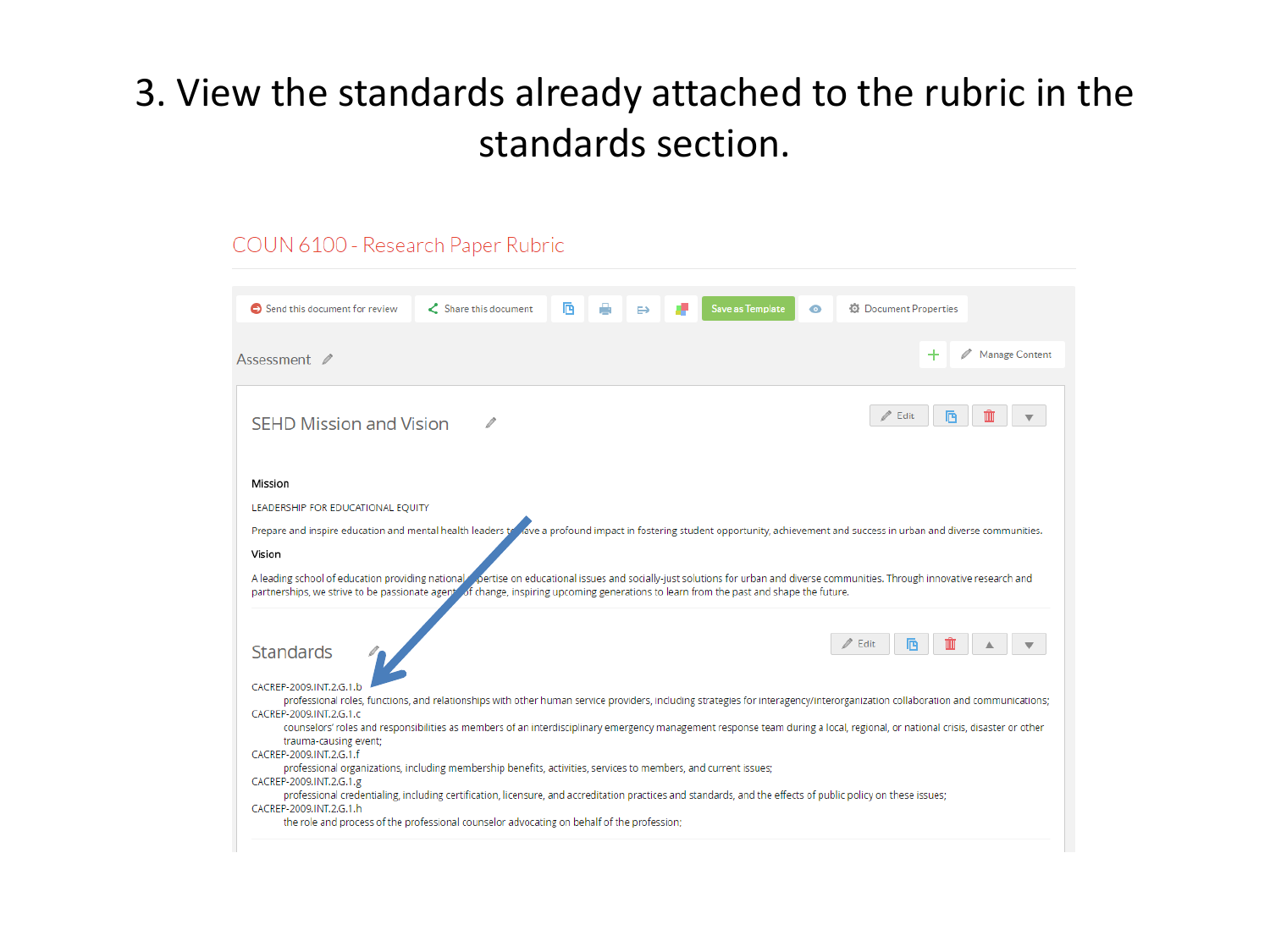## 4. To add/delete standards/outcomes, click "Edit" under Standards.

### COUN 6100 - Research Paper Rubric

| А<br>凾<br>登 Document Properties<br>Send this document for review<br>$\langle$ Share this document<br>Save as Template<br>$\bullet$<br>$\Rightarrow$                                                                                                                                                                                                                                                              |
|------------------------------------------------------------------------------------------------------------------------------------------------------------------------------------------------------------------------------------------------------------------------------------------------------------------------------------------------------------------------------------------------------------------|
| $\pm$<br>Manage Content<br>Assessment $\mathbb Z$                                                                                                                                                                                                                                                                                                                                                                |
| v<br>Edit<br><b>SEHD Mission and Vision</b>                                                                                                                                                                                                                                                                                                                                                                      |
| Mission                                                                                                                                                                                                                                                                                                                                                                                                          |
| LEADERSHIP FOR EDUCATIONAL EQUITY                                                                                                                                                                                                                                                                                                                                                                                |
| Prepare and inspire education and mental health leaders to have a profound impact in fostering student opportunity, achievement and success in urban and diverse<br>communities.                                                                                                                                                                                                                                 |
| Vision                                                                                                                                                                                                                                                                                                                                                                                                           |
| A leading school of education providing national expertise on educational issues and socially-just solutions for urban and diverse communition. Through innovative research<br>and partnerships, we strive to be passionate agents of change, inspiring upcoming generations to learn from the past and shape the futur                                                                                          |
| Edit<br>I٦<br><b>Standards</b>                                                                                                                                                                                                                                                                                                                                                                                   |
| CACREP-2009.INT.2.G.1.b<br>professional roles, functions, and relationships with other human service providers, including strategies for interagency/interorganization collaboration and<br>communications:<br>CACREP-2009.INT.2.G.1.c<br>counselors' roles and responsibilities as members of an interdisciplinary emergency management response team during a local, regional, or national crisis, disaster or |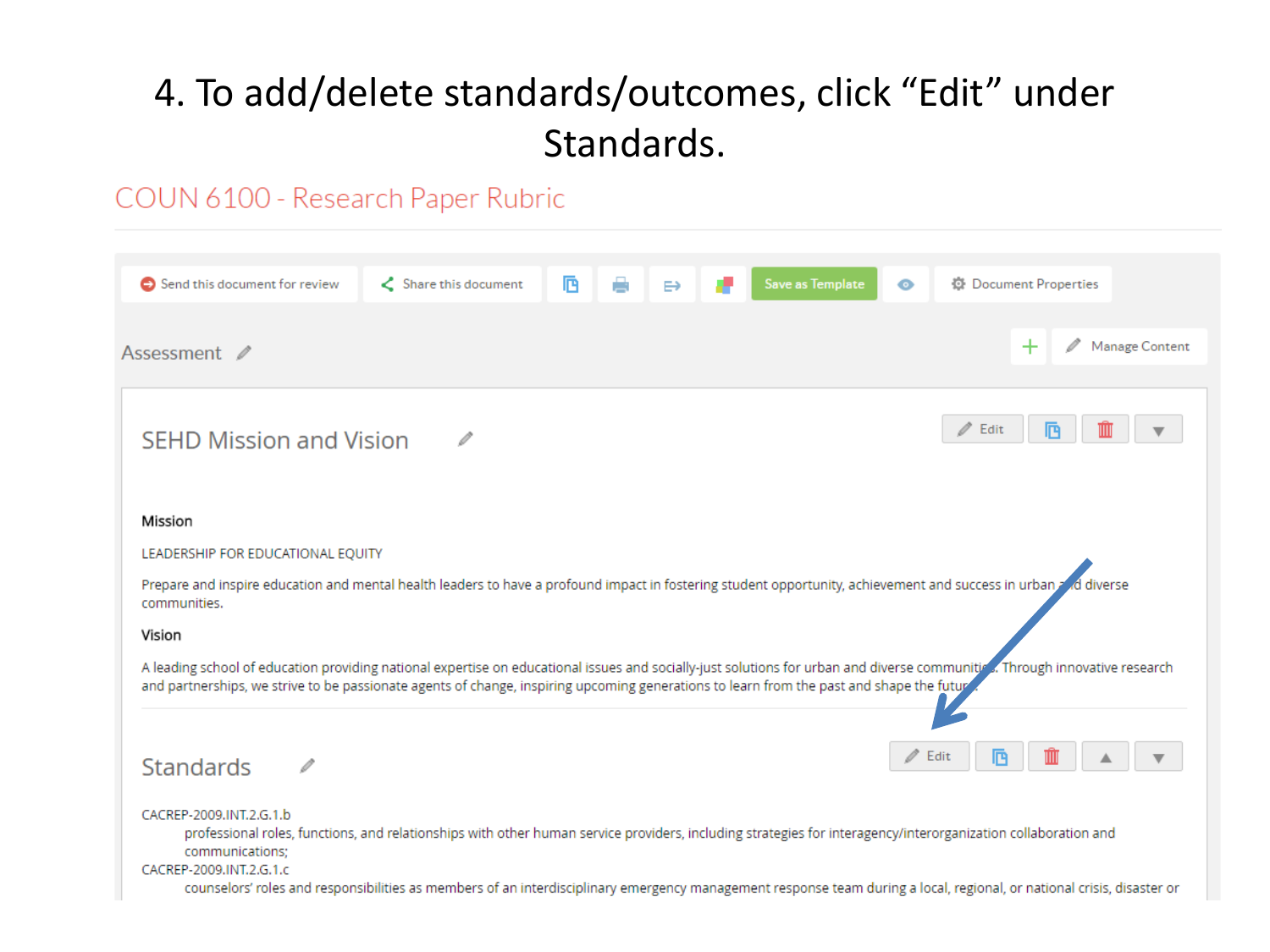5. If you do not want any of the existing standards: check the box next to the standard (a) and then click "Delete" (b). Click "Save & Finish" when you are done deleting standards (c).

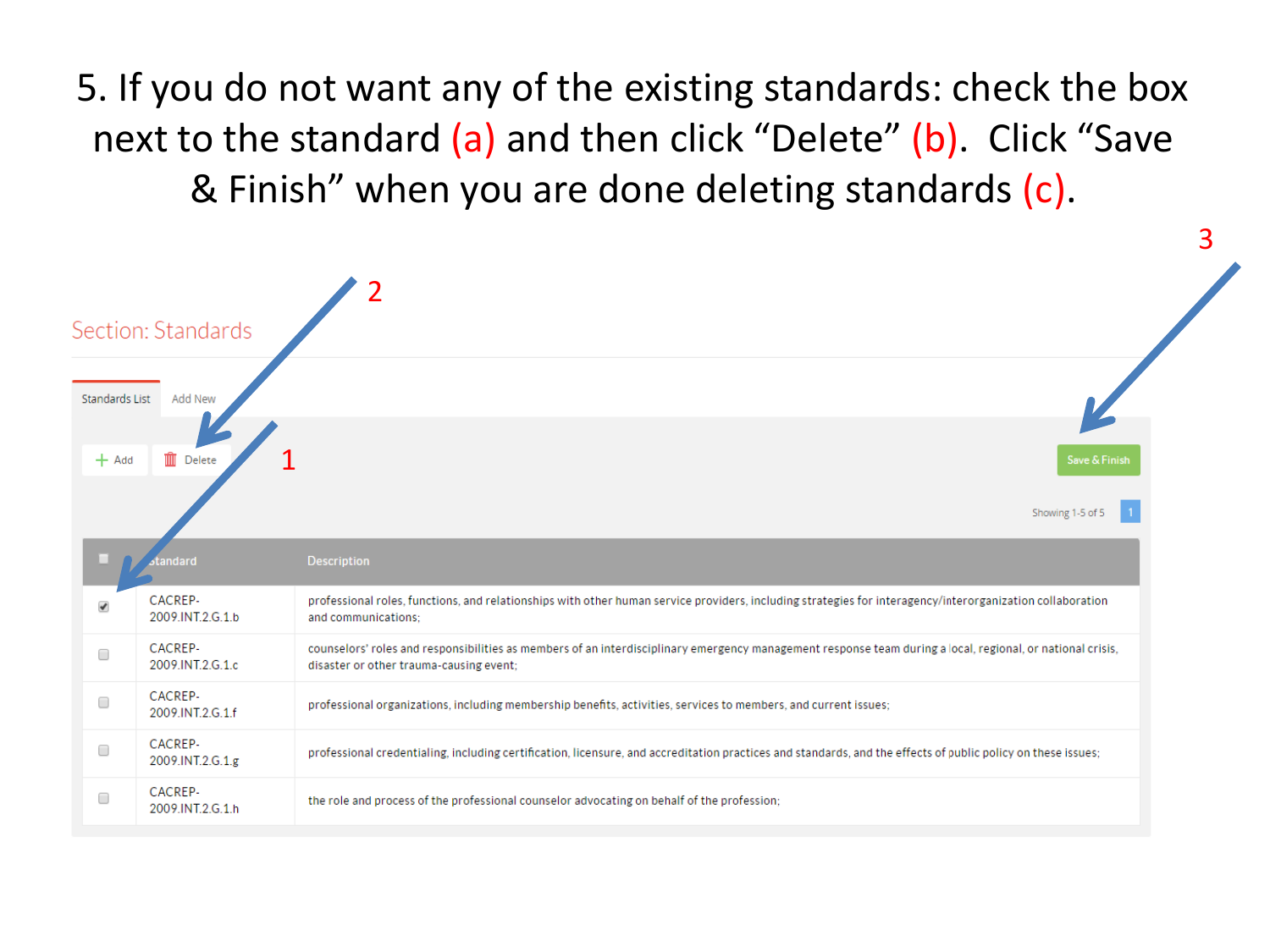### . To add standards to the list, click "Add."

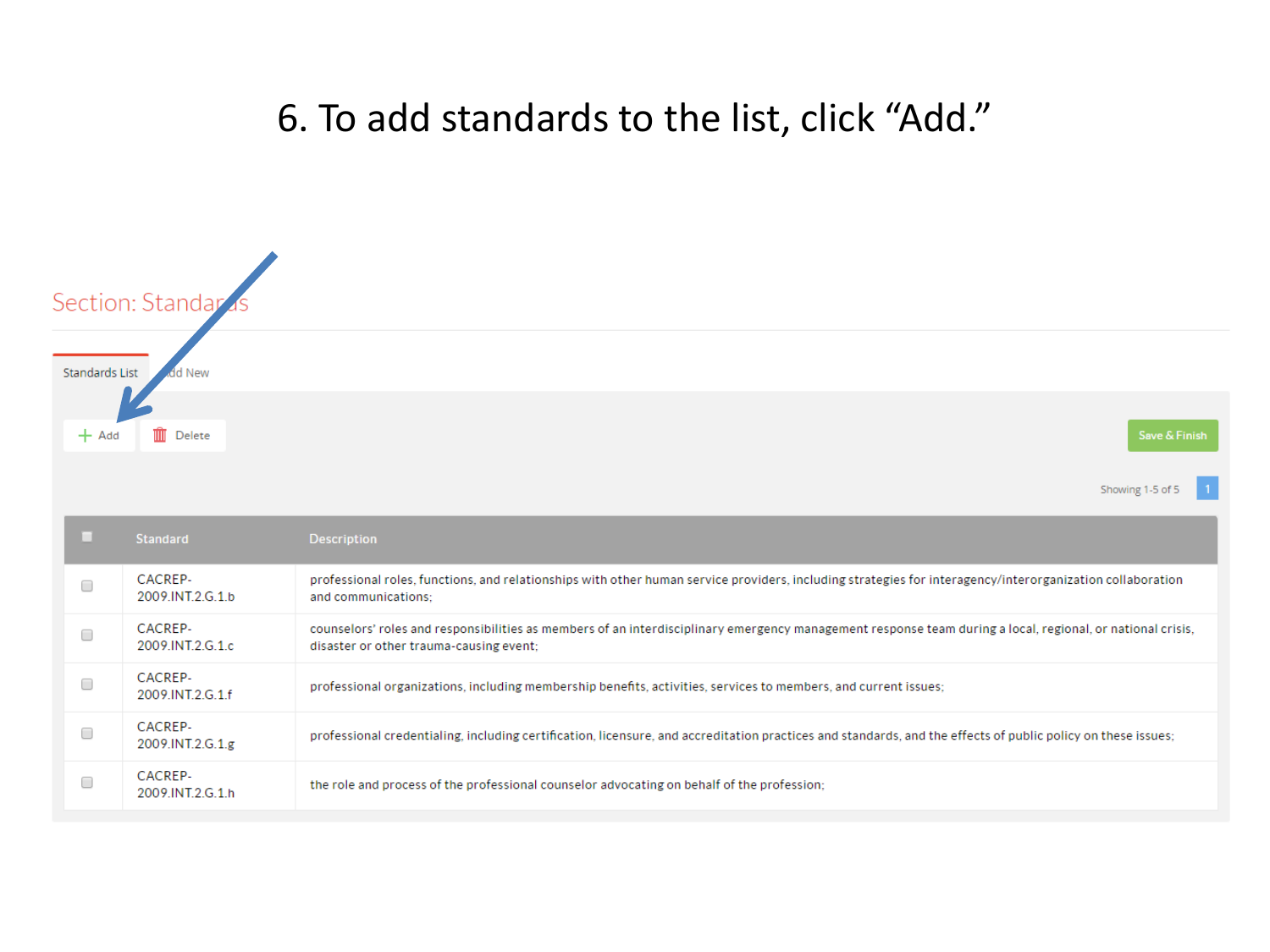7. Select "All Sets" from the pull down menu (1) to search for the standard you need and select the set you want (2) (example: CAEP-2013) to get a full list of all the standards under CAEP-2013

### OR

Select "All Sets" and type into the search bar (3) the standard you are looking for and click "Search" (4)

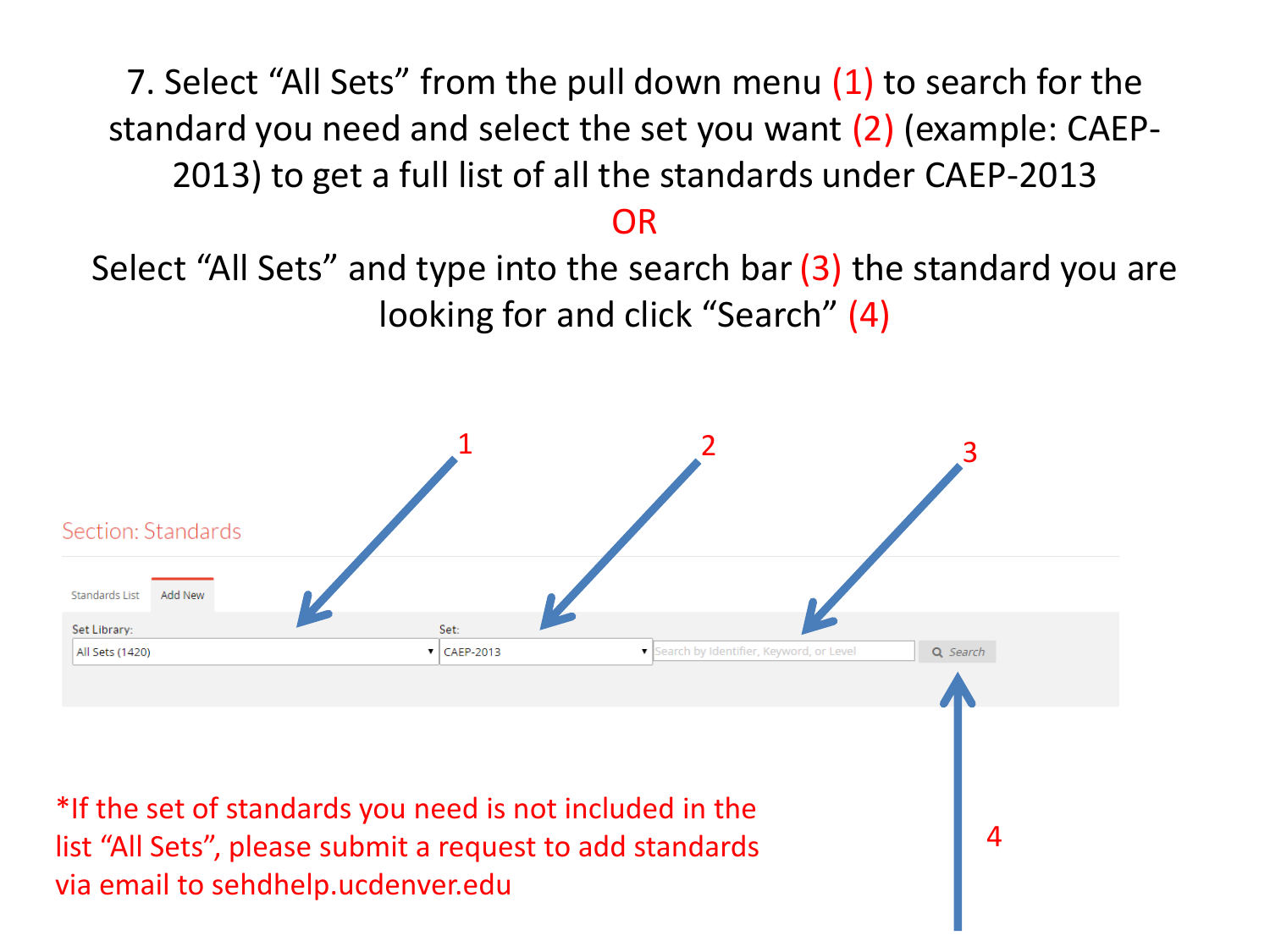### 8. Select the standard(s) you want to add to your rubric.

### Section: Standards

| <b>Standards List</b>           | Add New     |                                                                                                                                                                                                                                                                                                                                                                                                                                                                                                                                                                                                                                           |
|---------------------------------|-------------|-------------------------------------------------------------------------------------------------------------------------------------------------------------------------------------------------------------------------------------------------------------------------------------------------------------------------------------------------------------------------------------------------------------------------------------------------------------------------------------------------------------------------------------------------------------------------------------------------------------------------------------------|
| Set Library:<br>All Sets (1420) |             | Set:<br>Search by Identifier, Keyword, or Level<br>Q Search<br>$\blacktriangledown$   CAEP-2013                                                                                                                                                                                                                                                                                                                                                                                                                                                                                                                                           |
|                                 | ntifier     | <b>Description</b>                                                                                                                                                                                                                                                                                                                                                                                                                                                                                                                                                                                                                        |
|                                 | CAFP-20131  | Candidates demonstrate knowledge, skills, and professional dispositions for effective work in schools: This standard addresses what teacher candidates and<br>other school professionals should know be able to do to work effectively in today's schools. The education preparation provider (EPP) must provide evidence<br>of candidate performance on multiple assessments of their knowledge, skills, and professional dispositions related to the indicators below. The evidence must<br>show that candidates and completers have a positive impact on P-12 student learning, which is the ultimate proof of teaching effectiveness. |
|                                 | CAFP-2013.2 | Data drive decisions about candidates and programs: This standard addresses CAEP's expectations regarding data quality and use in program improvement.<br>The education preparation provider (EPP) must provide evidence that it has a functioning quality control system that is effective in supporting program<br>improvement. Its quality control system must draw on valid and reliable evidence from multiple sources.                                                                                                                                                                                                              |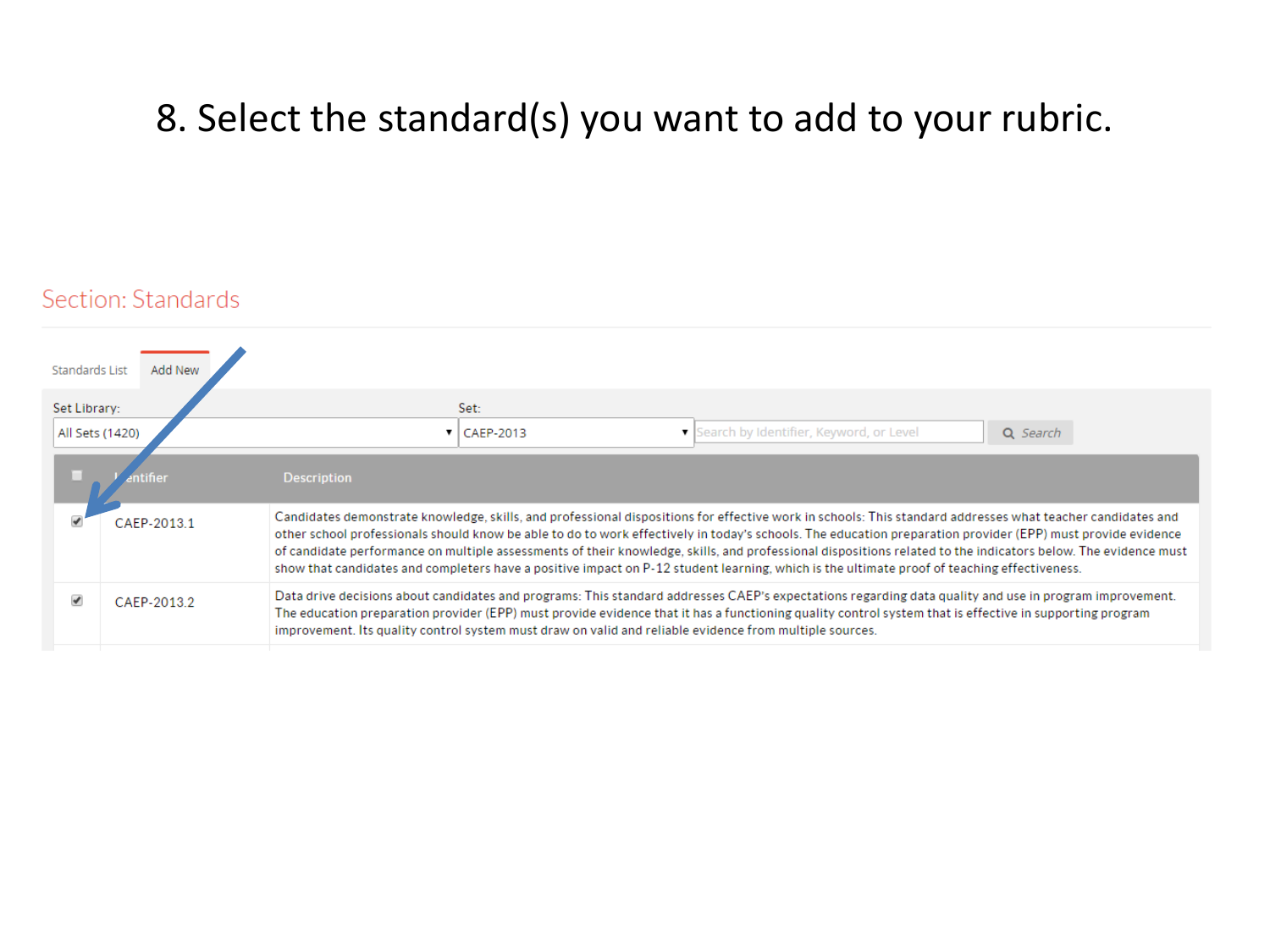### 9. Scroll down to the bottom of the page and click "Add."

| CAEP-2013.TC.1.4 | use technology to enhance their teaching, classroom management, communications with families and assessment of student learning |
|------------------|---------------------------------------------------------------------------------------------------------------------------------|
| CAEP-2013.TC.1.5 | work collaboratively with the community and other school personnel to support student learning                                  |
| CAEP-2013.TC.1.6 | engage in ongoing learning that improves practice                                                                               |
|                  | – Add                                                                                                                           |

### © 1997-2017 LiveText, Inc. All rights reserved. Need Help? Contact support@livetext.com.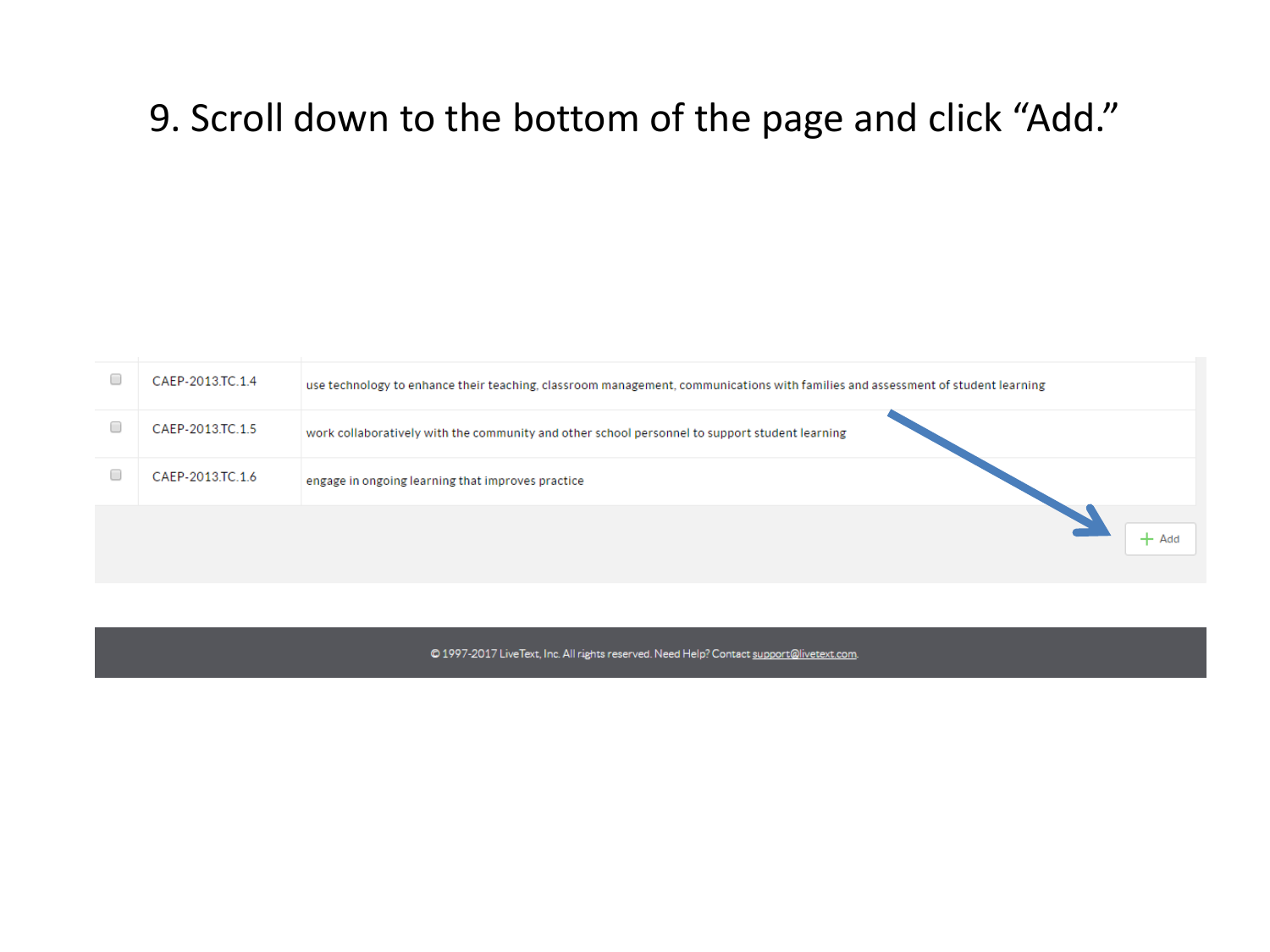## 10. The standards selected now appear on the master list for the rubric (1). Click "Save & Finish" to return to the rubric (2).

|                | Section: Standards          | 2                                                                                                                                                                                                                                                                                                                                                                                                                                                                                                                                                                                                                                            |
|----------------|-----------------------------|----------------------------------------------------------------------------------------------------------------------------------------------------------------------------------------------------------------------------------------------------------------------------------------------------------------------------------------------------------------------------------------------------------------------------------------------------------------------------------------------------------------------------------------------------------------------------------------------------------------------------------------------|
| Standards List | Add New                     |                                                                                                                                                                                                                                                                                                                                                                                                                                                                                                                                                                                                                                              |
| $+$ Add        | <b>III</b> Delete           | Save & Finish                                                                                                                                                                                                                                                                                                                                                                                                                                                                                                                                                                                                                                |
|                | <b>Standard</b>             | Showing 1-7 of 7<br><b>Description</b>                                                                                                                                                                                                                                                                                                                                                                                                                                                                                                                                                                                                       |
| □              | CACREP-<br>2009.INT.2.G.1.b | professional roles, functions, and relationships with other human service providers, including strategies for interagency/interorganization collaboration<br>and communications:                                                                                                                                                                                                                                                                                                                                                                                                                                                             |
| □              | CACREP-<br>2009.INT.2.G.1.c | counselors' roles and responsibilities as members of an interdisciplinary emergency management response team during a local, regional, or national<br>crisis, disaster or other trauma-causing event;                                                                                                                                                                                                                                                                                                                                                                                                                                        |
| □              | CACREP-<br>2009.INT.2.G.1.f | professional organizations, including membership benefits, activities, services to members, and current issues;                                                                                                                                                                                                                                                                                                                                                                                                                                                                                                                              |
| □              | CACREP-<br>2009.INT.2.G.1.g | ofessional credentialing, including certification, licensure, and accreditation practices and standards, and the effects of public policy on these issues;                                                                                                                                                                                                                                                                                                                                                                                                                                                                                   |
| 0              | CACREP-<br>2009.INT.2.G.1.h | the role and process of the professional counselor advocating on behalf of the profession;                                                                                                                                                                                                                                                                                                                                                                                                                                                                                                                                                   |
| 0              | CAEP-2013.1                 | Candidates demonstrate knowledge, skills, and professional dispositions for effective work in schools: This standard addresses what teacher candidates<br>and other school professionals should know be able to do to work effectively in today's schools. The education preparation provider (EPP) must provide<br>evidence of candidate performance on multiple assessments of their knowledge, skills, and professional dispositions related to the indicators below. The<br>evidence must show that candidates and completers have a positive impact on P-12 student learning, which is the ultimate proof of teaching<br>effectiveness. |
| □              | CAEP-2013.2                 | Data drive decisions about candidates and programs: This standard addresses CAEP's expectations regarding data quality and use in program<br>improvement. The education preparation provider (EPP) must provide evidence that it has a functioning quality control system that is effective in<br>supporting program improvement. Its quality control system must draw on valid and reliable evidence from multiple sources.                                                                                                                                                                                                                 |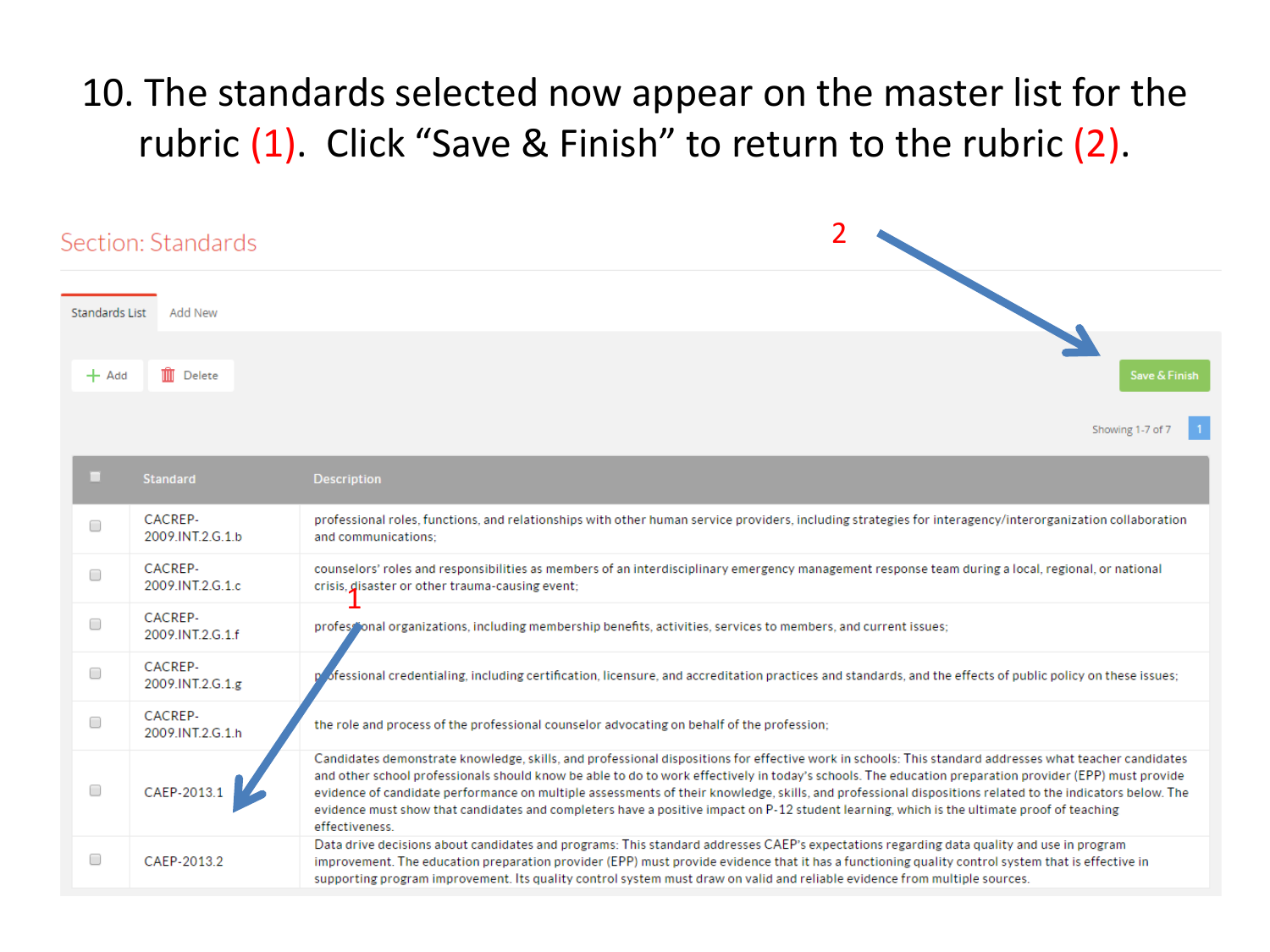## 11. You will see an updated list of standards on the main page for the rubric

| <b>Standards</b>                                                                                                                                                                                                                                                                                                                                                                                                                                                                                                                                                                                                                          | Edit |  |  |
|-------------------------------------------------------------------------------------------------------------------------------------------------------------------------------------------------------------------------------------------------------------------------------------------------------------------------------------------------------------------------------------------------------------------------------------------------------------------------------------------------------------------------------------------------------------------------------------------------------------------------------------------|------|--|--|
| CACREP-2009.INT.2.G.1.b<br>professional roles, functions, and relationships with other human service providers, including strategies for interagency/interorganization collaboration and<br>communications;                                                                                                                                                                                                                                                                                                                                                                                                                               |      |  |  |
| CACREP-2009.INT.2.G.1.c<br>counselors' roles and reponsibilities as members of an interdisciplinary emergency management response team during a local, regional, or national crisis, disaster or<br>other trauma-causing vent;<br>CACREP-2009.INT.2.G.1.f                                                                                                                                                                                                                                                                                                                                                                                 |      |  |  |
| professional orgal izations, including membership benefits, activities, services to members, and current issues;<br>CACREP-2009.INT.2.G.1<br>professional gedentialing, including certification, licensure, and accreditation practices and standards, and the effects of public policy on these issues;                                                                                                                                                                                                                                                                                                                                  |      |  |  |
| CACREP-2009.INT.2 6.1.h<br>the role and process of the professional counselor advocating on behalf of the profession;<br>CAEP-2013.1                                                                                                                                                                                                                                                                                                                                                                                                                                                                                                      |      |  |  |
| Candidates demonstrate knowledge, skills, and professional dispositions for effective work in schools: This standard addresses what teacher candidates and other<br>school professionals should know be able to do to work effectively in today's schools. The education preparation provider (EPP) must provide evidence of candidate<br>performance on multiple assessments of their knowledge, skills, and professional dispositions related to the indicators below. The evidence must show that candidates<br>and completers have a positive impact on P-12 student learning, which is the ultimate proof of teaching effectiveness. |      |  |  |
| CAEP-2013.2                                                                                                                                                                                                                                                                                                                                                                                                                                                                                                                                                                                                                               |      |  |  |
| Data drive decisions about candidates and programs: This standard addresses CAEP's expectations regarding data quality and use in program improvement. The<br>education preparation provider (EPP) must provide evidence that it has a functioning quality control system that is effective in supporting program improvement. Its<br>quality control system must draw on valid and reliable evidence from multiple sources.                                                                                                                                                                                                              |      |  |  |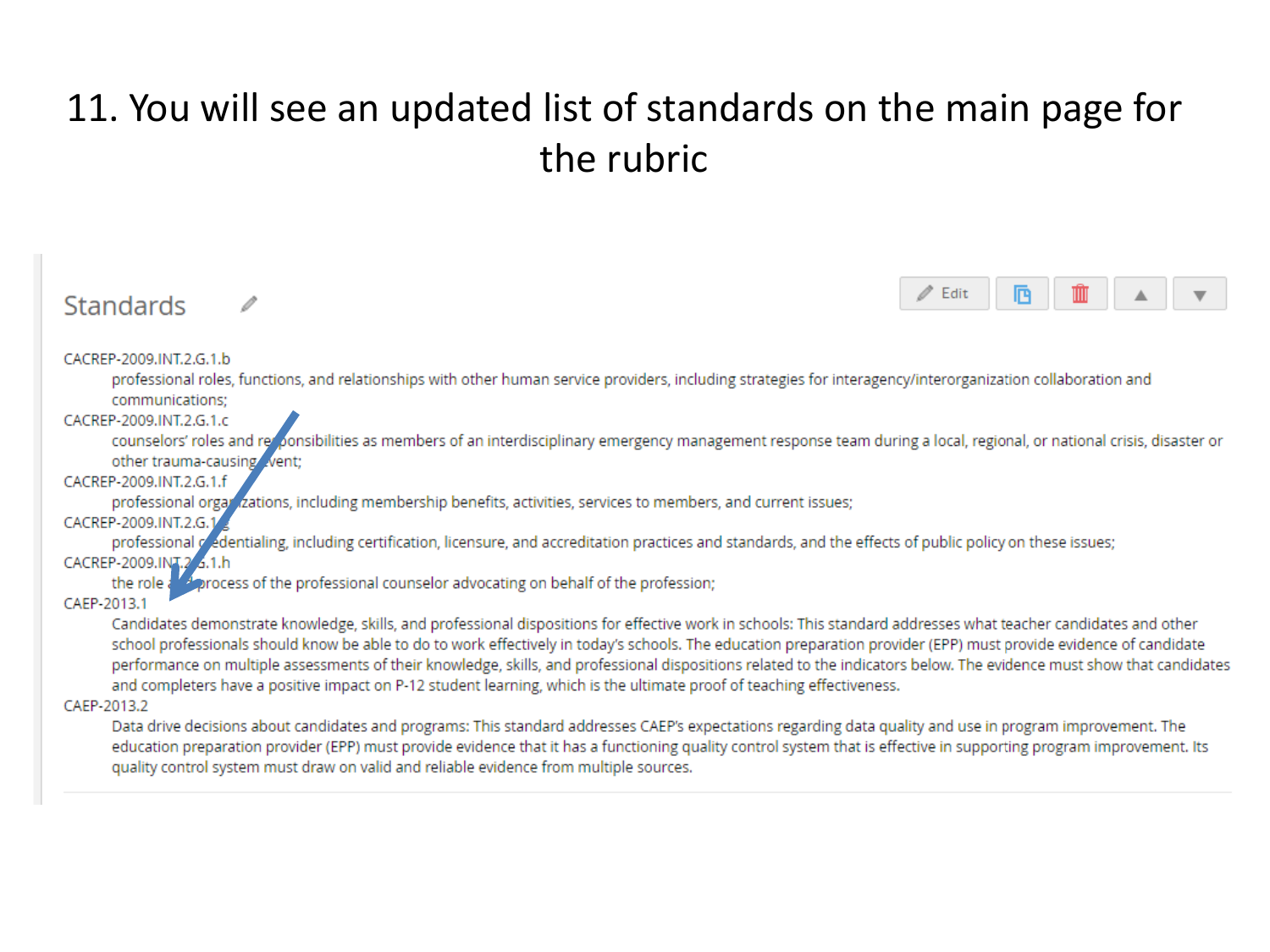### 12. To add/delete standard(s) to a rubric criteria, click "Edit."

 $\mathbb Z$  Edit

囨

### COUN 6100 - Research Paper Rubric

### $\mathscr{O}$

| <b>COUN 6100 - Research Paper Rubric</b>                                                                                                                                                                                                                                                                                                                                                                                                   |                                                                                 |                                                                        |                                                                                   |                                                                      |
|--------------------------------------------------------------------------------------------------------------------------------------------------------------------------------------------------------------------------------------------------------------------------------------------------------------------------------------------------------------------------------------------------------------------------------------------|---------------------------------------------------------------------------------|------------------------------------------------------------------------|-----------------------------------------------------------------------------------|----------------------------------------------------------------------|
|                                                                                                                                                                                                                                                                                                                                                                                                                                            | Distinguished (4 pts)                                                           | Proficient (3 pts)                                                     | $\sigma$ asic (2 pts)                                                             | Unsatisfactory (1 pt)                                                |
| Knows principles and<br>models of assessment and<br>case conceptualization from<br>a systems perspective.<br>including diagnostic<br>interviews, mental<br>diagnostic status<br>examinations, symptom<br>inventories, and<br>psychoeducational and<br>personality assessments.<br>(6.000, 60%) CACREP-<br>2009.INT.2.G.1.b CACREP-<br>2009.INT.2.G.1.c CACREP-<br>2009.INT.2.G.1.f CACREP-<br>2009.INT.2.G.1.g CACREP-<br>2009.INT.2.G.1.h | Assigned information<br>extremely well-articulated<br>& explained.              | Assigned information<br>generally well-articulated &<br>explained.     | Assigned information<br>generally not well<br>articulated or poorly<br>explained. | Assigned information not<br>explained or articulated, or<br>missing. |
| Understands marriage.<br>couple, and family<br>assessment tools and<br>techniques appropriate to<br>clients' needs in a<br>multicultural society.<br>(4.000, 40%) CACREP-<br>MCFC-2009.G.2                                                                                                                                                                                                                                                 | Extremely well written.<br>minimal to no errors in APA.<br>grammar, or clarity. | Generally, well written, few<br>errors in APA, grammar, or<br>clarity. | Generally, not well written,<br>many errors in APA.<br>grammar, or clarity.       | Poorly written, excessive<br>errors in APA, grammar, or<br>clarity.  |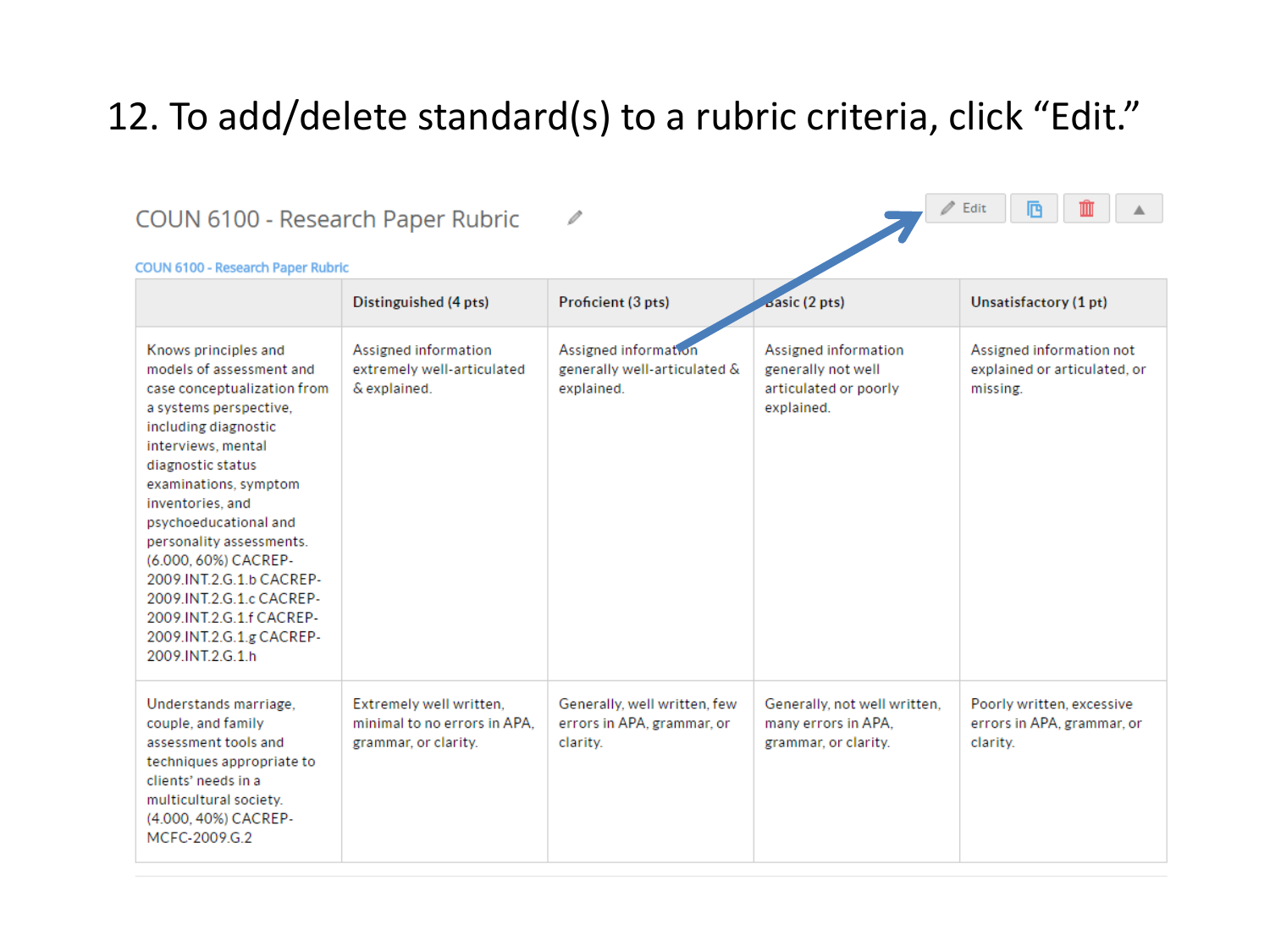13. Double click on the rubric criteria you wish to edit and a menu will appear with all of the standards attached to the rubric  $(1)$ . Click on the standard you want  $(2)$  (example: CAEP-2013.1) and then click "add"  $(3)$ .

Document: COUN 6100 - Research Paper Rubric > Page: Assessment

### Section: COUN 6100 - Research Paper Rubric

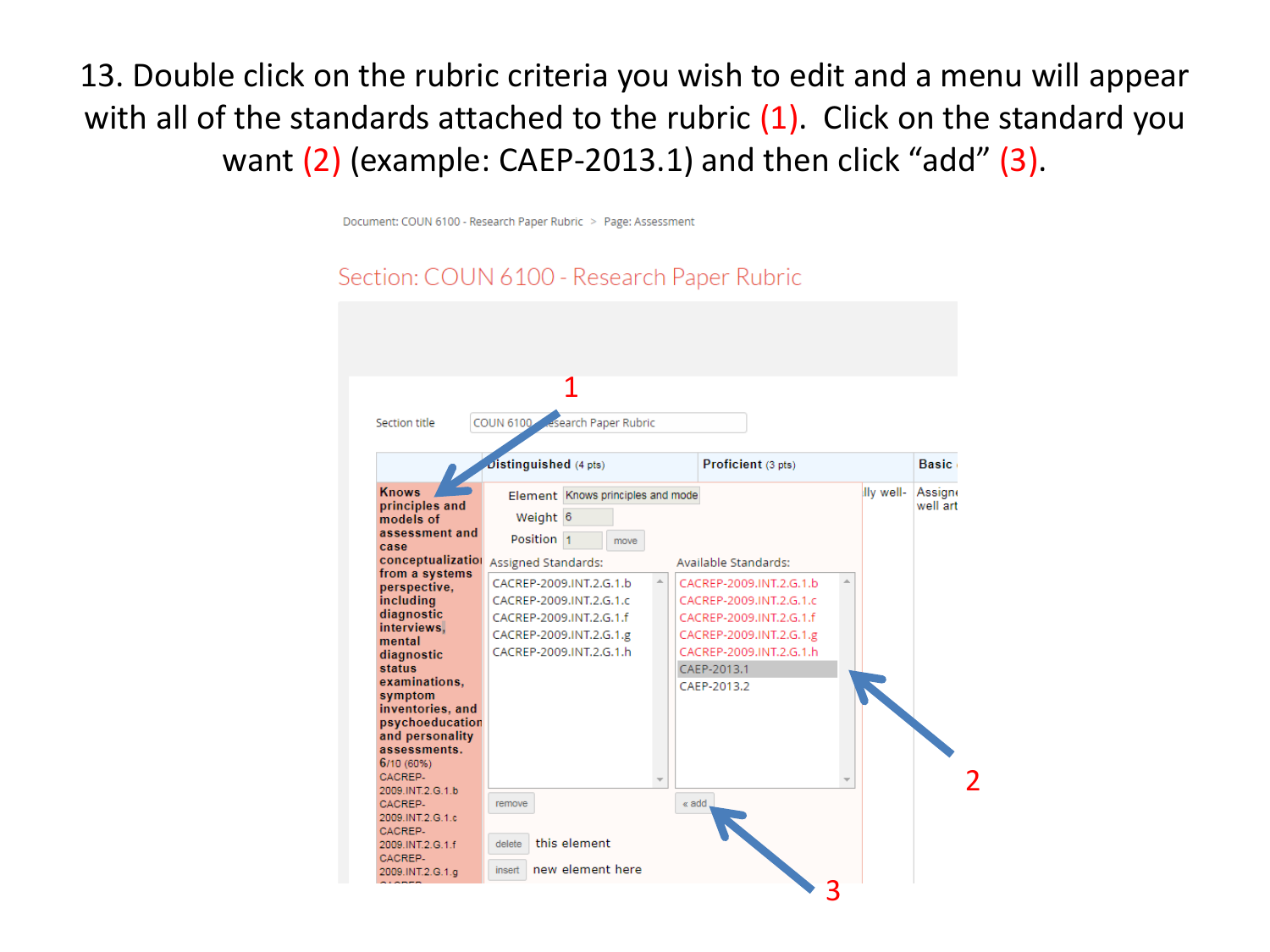## 14. To delete a standard from the rubric criteria, select the standard (1) and click "remove" (2).

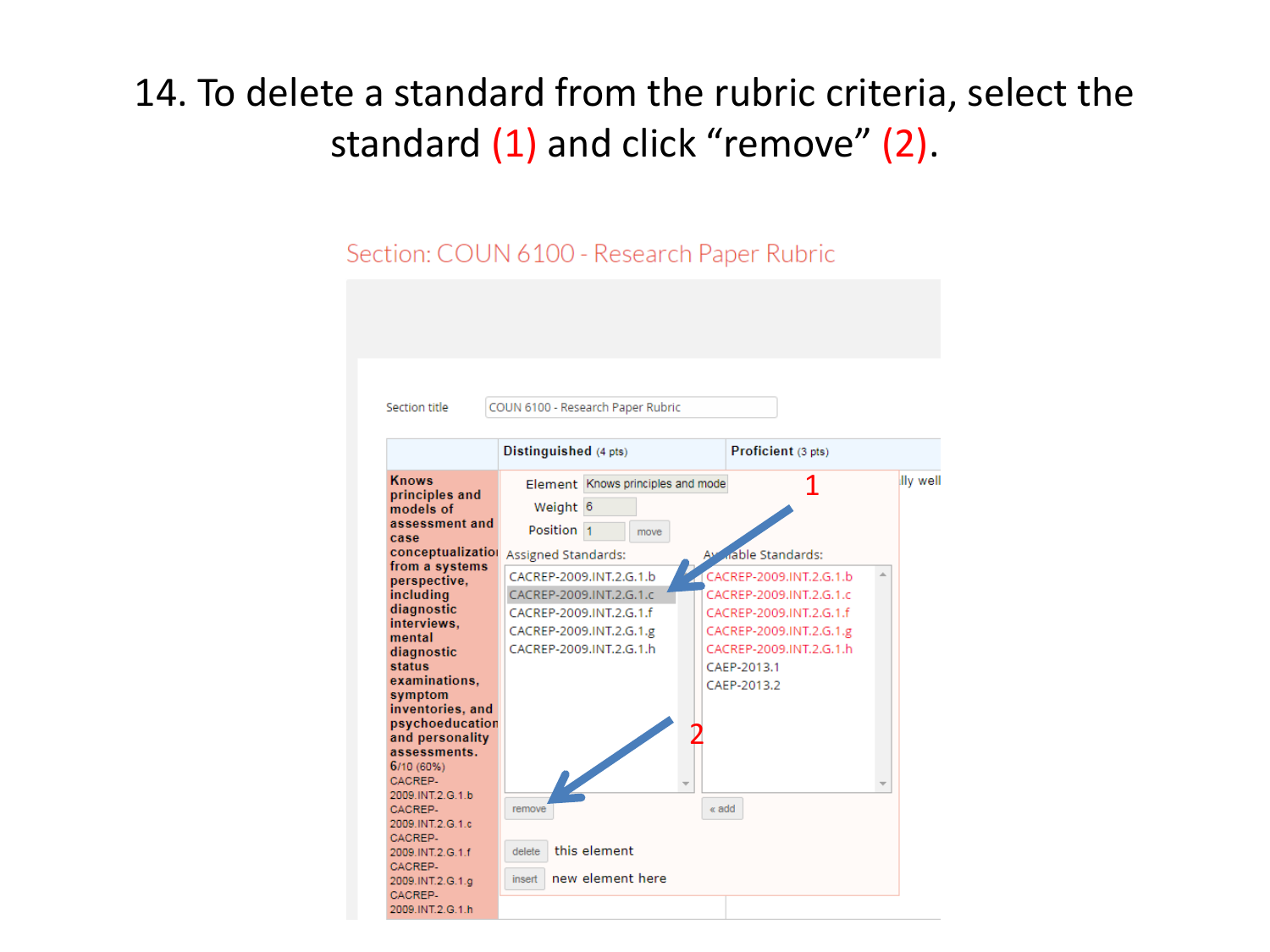## 15. You will see your updated list of standards for each rubric criteria.

|                                                                                                                                                                                                                                         | Distinguished (4 pts)                                            | Proficient (3 pts)                                               |
|-----------------------------------------------------------------------------------------------------------------------------------------------------------------------------------------------------------------------------------------|------------------------------------------------------------------|------------------------------------------------------------------|
| <b>Knows</b><br>principles<br>and models<br>of<br>assessment<br>and case<br>conceptualizat<br>from a<br>systems<br>perspective,<br>including<br>diagnostic<br>interviews,<br>mental<br>diagnostic<br>status<br>examinations,<br>symptom | Assigned information extremely well-<br>articulated & explained. | Assigned information generally well-<br>articulated & explained. |
| inventories,<br>and                                                                                                                                                                                                                     |                                                                  |                                                                  |
| psychoeducati                                                                                                                                                                                                                           |                                                                  |                                                                  |
| and                                                                                                                                                                                                                                     |                                                                  |                                                                  |
| personality                                                                                                                                                                                                                             |                                                                  |                                                                  |
| assessments.                                                                                                                                                                                                                            |                                                                  |                                                                  |
| 6/10(60%)                                                                                                                                                                                                                               |                                                                  |                                                                  |
| CACREP-                                                                                                                                                                                                                                 |                                                                  |                                                                  |
| 2009.INT.2.G.1.b                                                                                                                                                                                                                        |                                                                  |                                                                  |
| CACREP-                                                                                                                                                                                                                                 |                                                                  |                                                                  |
| 2009.INT.2.G.1.c                                                                                                                                                                                                                        |                                                                  |                                                                  |
| CACREP-                                                                                                                                                                                                                                 |                                                                  |                                                                  |
| 2009.INT.2.G.1.f                                                                                                                                                                                                                        |                                                                  |                                                                  |
| CACREP-                                                                                                                                                                                                                                 |                                                                  |                                                                  |
| 2009.INT.2.G.1.g                                                                                                                                                                                                                        |                                                                  |                                                                  |
| CACREP-                                                                                                                                                                                                                                 |                                                                  |                                                                  |
| 2009.INT.2.G.1.h                                                                                                                                                                                                                        |                                                                  |                                                                  |
| CAEP-2013.1                                                                                                                                                                                                                             |                                                                  |                                                                  |